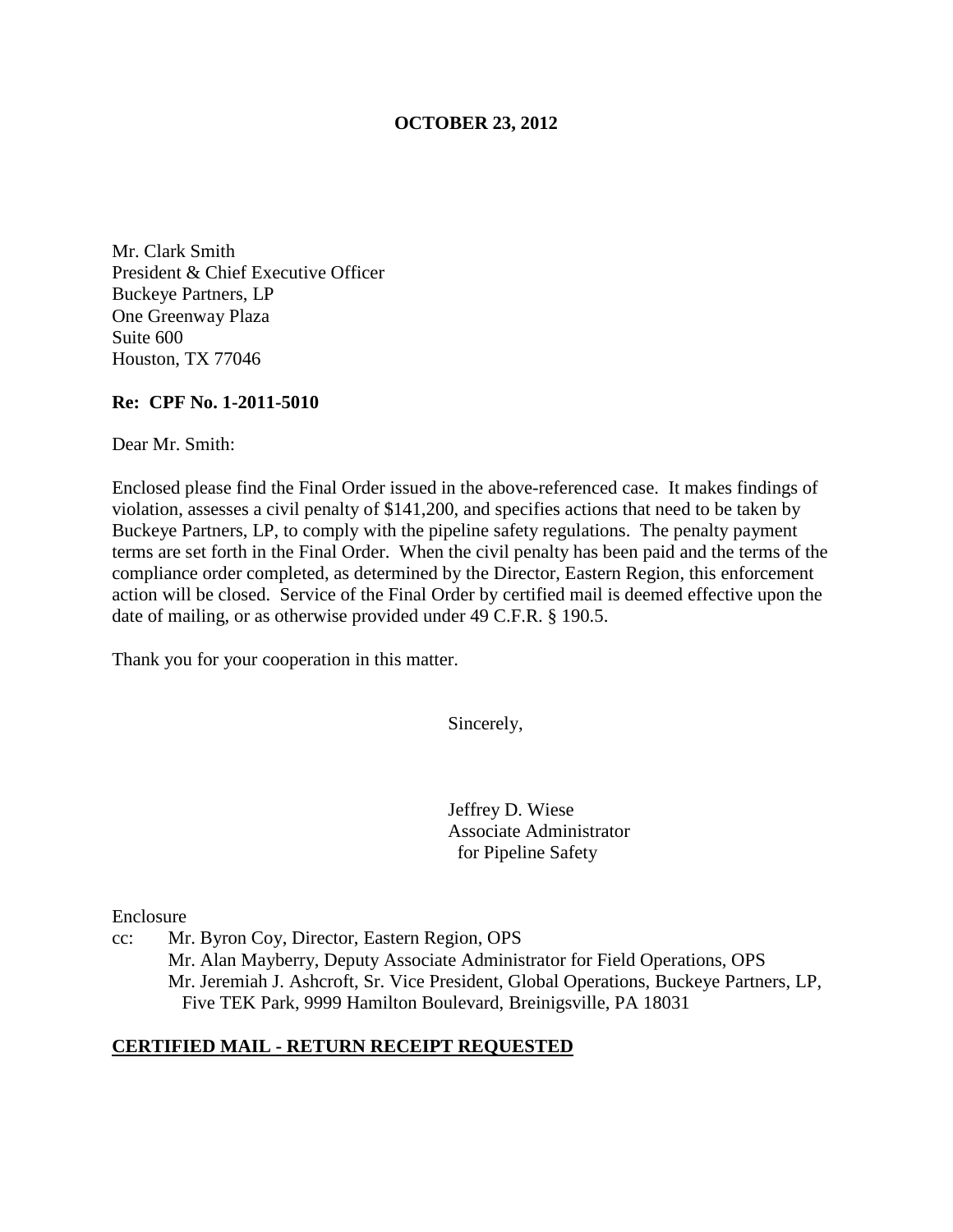## **U.S. DEPARTMENT OF TRANSPORTATION PIPELINE AND HAZARDOUS MATERIALS SAFETY ADMINISTRATION OFFICE OF PIPELINE SAFETY WASHINGTON, D.C. 20590**

**In the Matter of )** 

**Buckeye Partners, LP,**  (2011-5010)

**\_\_\_\_\_\_\_\_\_\_\_\_\_\_\_\_\_\_\_\_\_\_\_\_\_\_\_\_\_\_\_\_\_\_\_\_ )** 

 **)** 

 **)** 

**\_\_\_\_\_\_\_\_\_\_\_\_\_\_\_\_\_\_\_\_\_\_\_\_\_\_\_\_\_\_\_\_\_\_\_\_)** 

**Respondent. )** 

# **FINAL ORDER**

Pursuant to 49 U.S.C. § 60117, a representative of the Pipeline and Hazardous Materials Safety Administration (PHMSA), Office of Pipeline Safety (OPS), conducted an investigation of an accident involving the pipeline system operated by Buckeye Partners, LP (Buckeye or Respondent), that occurred in Boothwyn, Pennsylvania. Buckeye owns and operates approximately 6,000 miles of pipelines transporting petroleum products, including gasoline, jet fuel, diesel fuel, heating oil and kerosene, from major supply sources to distribution terminals located in major end-use markets in the Northeast and the Upper Midwest.<sup>1</sup>

The investigation arose out of an April 28, 2008 accident at Buckeye's Booth Station that involved the release of approximately 2,142 gallons of fuel oil from a breakout tank designated as Tank 1. The spill occurred when the tank was returned to service following a repair on the tank bottom.

As a result of the investigation, the Director, Eastern Region, OPS (Director), issued to Respondent, by letter dated October 18, 2011, a Notice of Probable Violation, Proposed Civil Penalty, and Proposed Compliance Order (Notice). In accordance with 49 C.F.R. § 190.207, the Notice proposed finding that Buckeye had violated 49 C.F.R. §§ 195.402(c)(3) and 195.505(b), and proposed assessing a civil penalty of \$141,200 for the alleged violations. The Notice also proposed ordering Respondent to take certain measures to correct the alleged violations.

Buckeye responded to the Notice by letter dated November 17, 2011 (Response). The company did not contest the first of the two allegations; provided an explanation of its actions and information concerning the corrective actions it had taken; requested that the second allegation be reduced to a Notice of Amendment; and requested that the proposed civil penalty be reduced or eliminated. Respondent did not request a hearing and therefore has waived its right to one.

 1 http://www.buckeye.com/BusinessOperations/PipelineTransportationOperations/tabid/584/Default.aspx (last accessed September 26, 2012).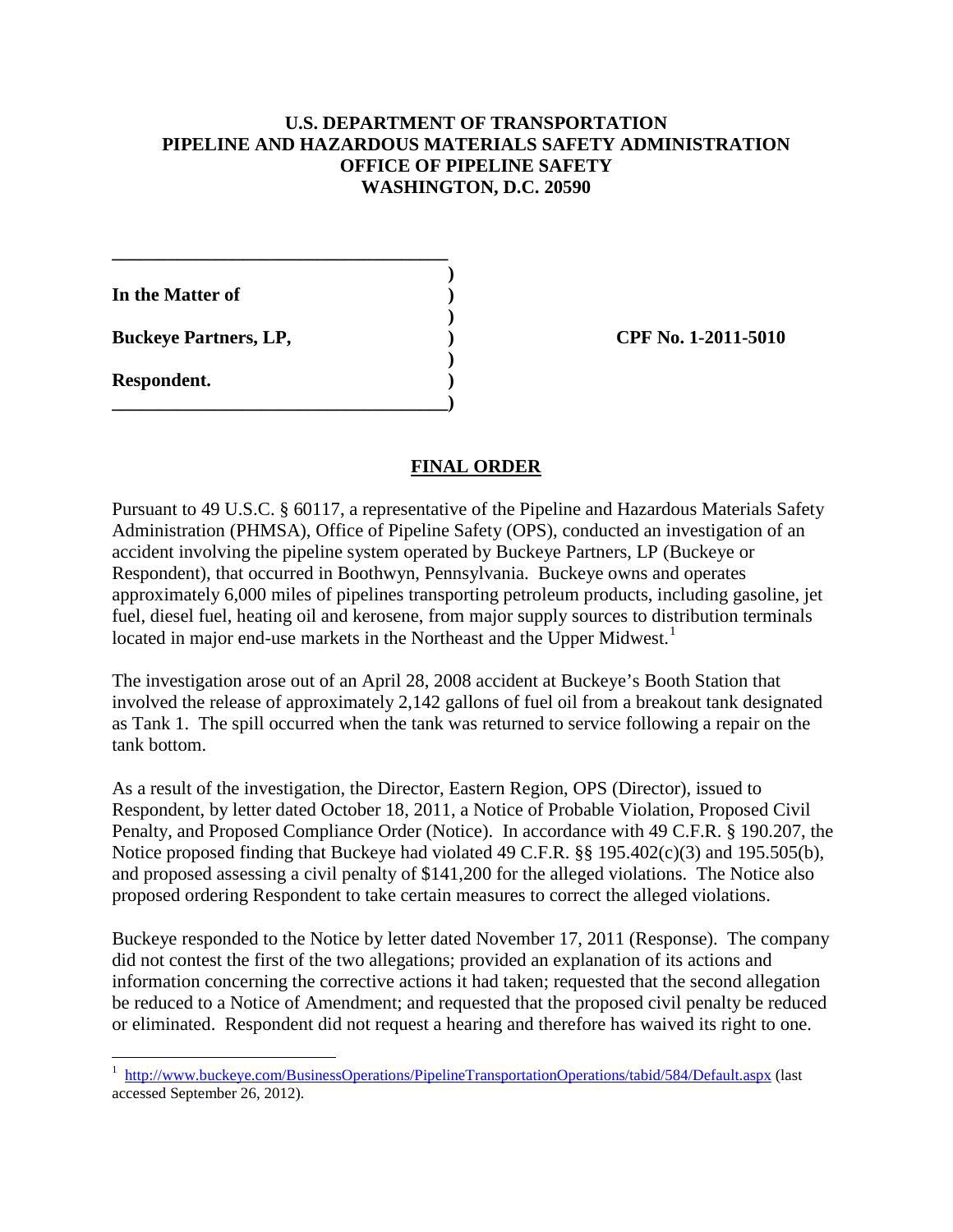# **FINDINGS OF VIOLATION**

The Notice alleged that Respondent violated 49 C.F.R. Part 195 as follows:

**Item 1:** The Notice alleged that Respondent violated 49 C.F.R. § 195.402(c)(3), which states:

#### **§ 195.402 Procedural manual for operations, maintenance, and emergencies.**

(a) *General.* Each operator shall prepare and follow for each pipeline system a manual of written procedures for conducting normal operations and maintenance activities and handling abnormal operations and emergencies. This manual shall be reviewed at intervals not exceeding 15 months, but at least once each calendar year, and appropriate changes made as necessary to insure that the manual is effective. . . .

(c) *Maintenance and normal operations.* The manual required by paragraph (a) of this section must include procedures for the following to provide safety during maintenance and normal operations:

 $(1) \ldots$ 

(3) Operating, maintaining, and repairing the pipeline system in accordance with each of the requirements of this subpart and subpart H of this part.

The Notice alleged that Respondent violated 49 C.F.R. § 195.402(c)(3) by failing to prepare and follow procedures for repairing its pipeline system in accordance with Subparts F and H of Part 195. Specifically, it alleged that Buckeye failed to have procedures in place to provide safety during the Tank 1 repair, which involved drilling atmospheric monitoring holes in the tank bottom, one of which was not patched and resulted in a spill of 2,142 gallons of fuel oil.<sup>2</sup> The Notice alleged that Buckeye failed to prepare and follow a process for ensuring that all of the holes were properly patched prior to returning the tank to service.

In its Response, Buckeye did not contest this allegation of violation and acknowledged that it did not have an adequate procedure for ensuring that all holes drilled in preparation for tank bottom repairs were patched.<sup>3</sup> Accordingly, based upon a review of all of the evidence, I find that Respondent violated 49 C.F.R. § 195.402(c)(3) by failing to prepare and follow procedures for repairing its pipeline system in accordance with Subparts F and H of Part 195.

**Item 2:** The Notice alleged that Respondent violated 49 C.F.R. § 195.505(b), which states:

#### **§ 195.505 Qualification program.**

Each operator shall have and follow a written qualification program. The program shall include provisions to:

 $\overline{a}$ 

<sup>2</sup> *Pipeline Failure Investigation Report*, Pipeline Safety Violation Report (Violation Report), October 18, 2011 (on file with PHMSA), Exhibit A-1 at page 1.

 $3$  Response at 1.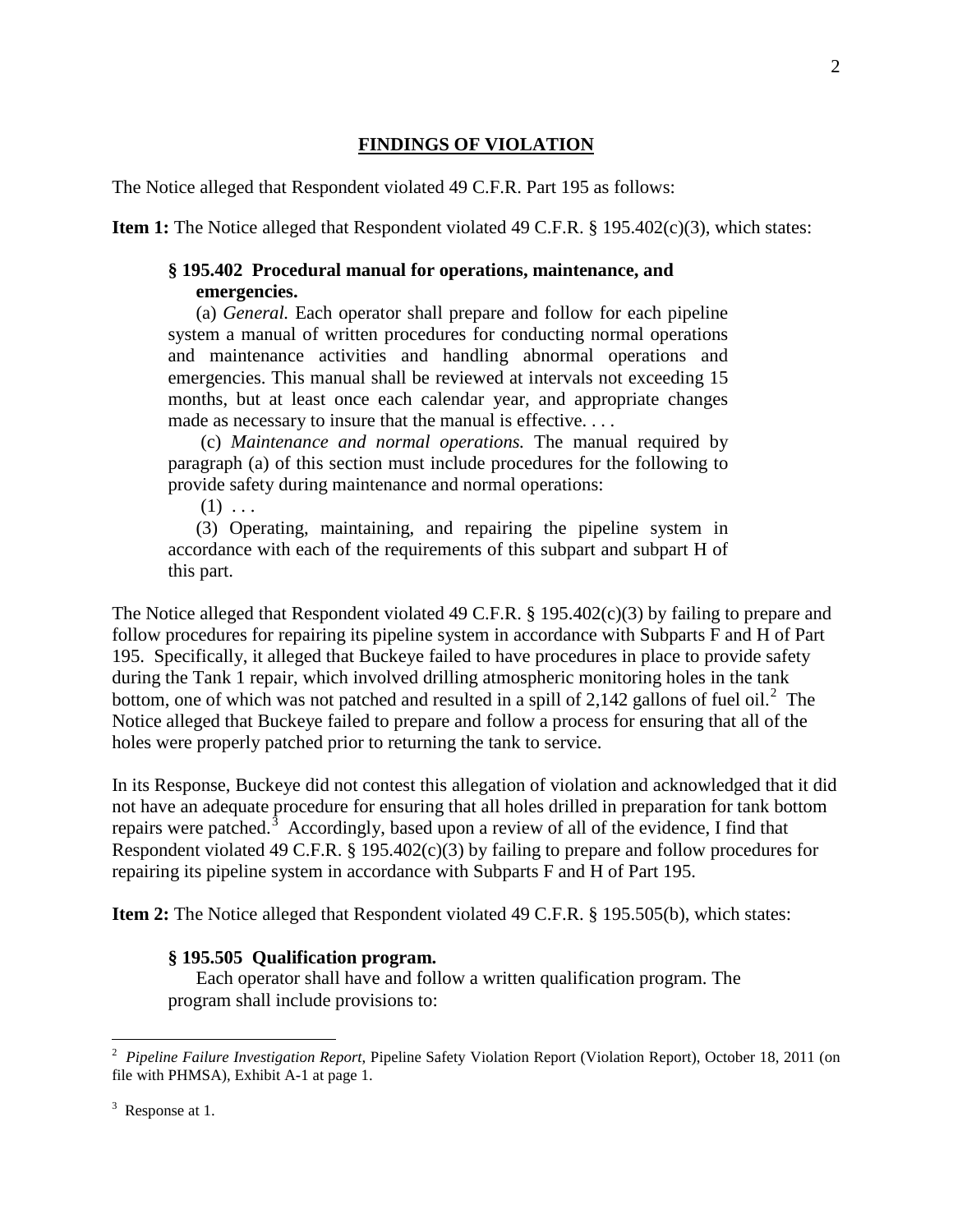$(a) \ldots$ 

 $\overline{a}$ 

(b) Ensure through evaluation that individuals performing covered tasks are qualified; . . . .

The Notice alleged that Respondent violated 49 C.F.R. § 195.505(b) by failing to ensure through evaluation that an individual performing a covered task under the company's operator qualification (OQ) program was qualified. Specifically, the Notice alleged that Buckeye had no documented evaluation demonstrating that the individual performing welding on its breakout tanks during the 2008 tank repair work at Booth Station was qualified for this particular task.

In its Response, Buckeye stated that at the time the repair work took place, welding on out-ofservice breakout tanks was not a covered task under its Operator Qualification (OQ) program. Buckeye noted that PHMSA representatives had reviewed its OQ program in 2004 and in 2008 but did not identify welding on out-of-service breakout tanks as a task that needed to be included among the company's list of covered tasks. Buckeye further argued that if PHMSA believed such a task needed to be included as a covered task, the agency should address the issue through a Notice of Amendment (NOA),<sup>4</sup> rather than a Notice of Probable Violation and Proposed Civil Penalty.

I do not find such arguments persuasive. First, the record shows that Buckeye personnel acknowledged during the investigation that welding was indeed a covered task under the company's OQ program.<sup>5</sup> Second, the NOPV did not allege Buckeye failed to include welding as a covered task in its OQ program. Rather, the NOPV alleged that the particular individual performing a covered task at the time of the repair was not qualified by evaluation. Buckeye was unable to produce any OQ qualification record for this individual at the time of PHMSA's investigation or with its Response. Third, it would have been inappropriate to address a failure to qualify a particular individual through an NOA since the company's noncompliance did not reflect an inadequacy of procedures but, rather, a failure to train and qualify a particular individual.

Accordingly, after considering all of the evidence and the legal issues presented, I find that Respondent violated 49 C.F.R. § 195.505(b) by failing to ensure through evaluation that an individual performing a covered task was qualified under its OQ program.

These findings of violation will be considered prior offenses in any subsequent enforcement action taken against Respondent.

#### **ASSESSMENT OF PENALTY**

Under 49 U.S.C. § 60122, Respondent is subject to an administrative civil penalty not to exceed

<sup>&</sup>lt;sup>4</sup> An NOA is a type of PHMSA enforcement action under 49 C.F.R. 190.237 that alleges an operator's procedures are inadequate but does not include an allegation of violation or a proposed civil penalty.

<sup>&</sup>lt;sup>5</sup> In an e-mail dated June 6, 2008, a Buckeye representative effectively acknowledged that it considered welding to be an OQ task by stating that "…there was only one OQ task being conducted and that was welding." Violation Report, Exhibit A-6.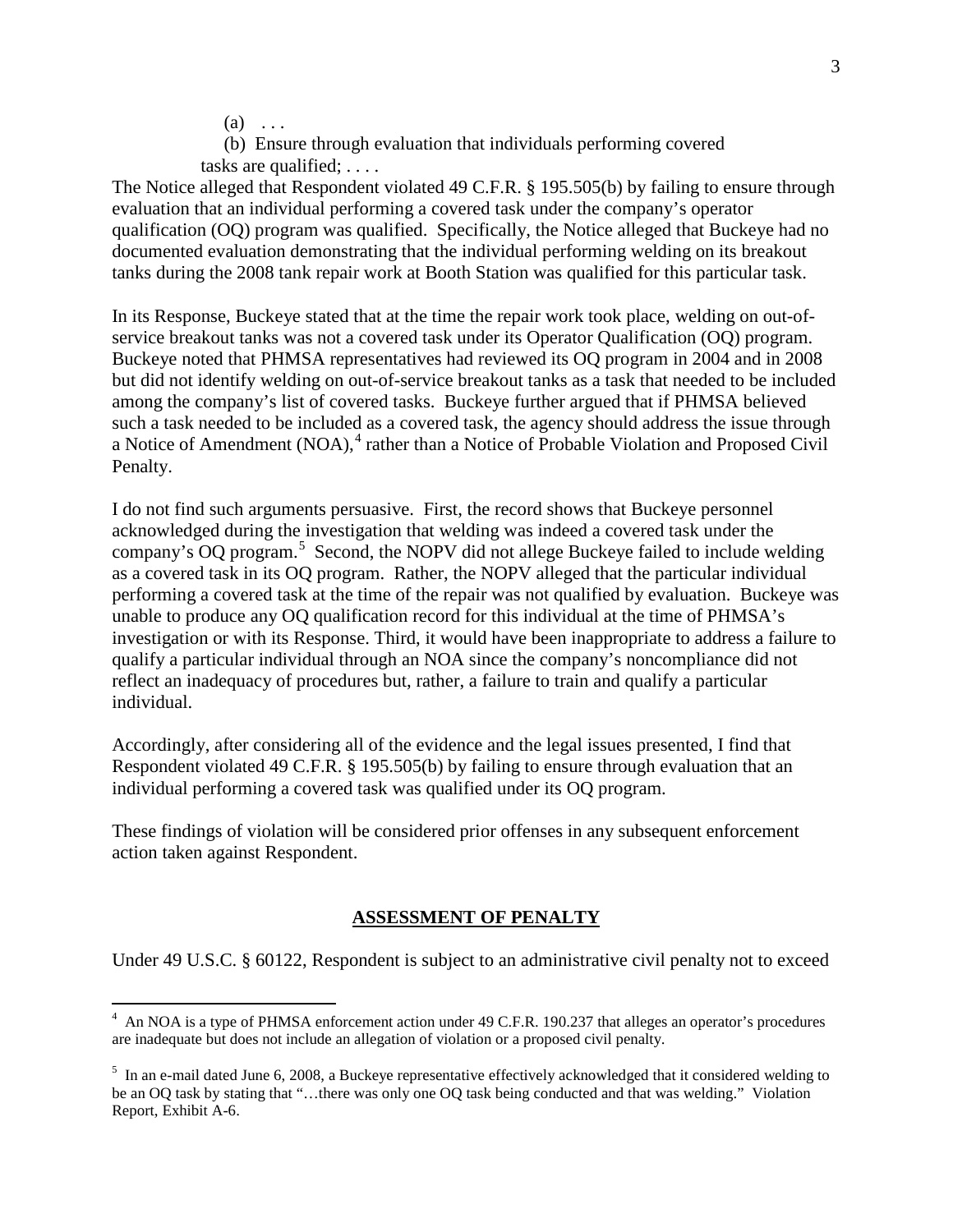\$100,000 per violation for each day of the violation, up to a maximum of \$1,000,000 for any related series of violations.<sup>6</sup> In determining the amount of a civil penalty under 49 U.S.C. § 60122 and 49 C.F.R. § 190.225, I must consider the following criteria: the nature, circumstances, and gravity of the violation, including adverse impact on the environment; the degree of Respondent's culpability; the history of Respondent's prior offenses; the Respondent's ability to pay the penalty and any effect that the penalty may have on its ability to continue doing business; and the good faith of Respondent in attempting to comply with the pipeline safety regulations. In addition, I may consider the economic benefit gained from the violation without any reduction because of subsequent damages, and such other matters as justice may require. The Notice proposed a total civil penalty of \$141,200 for the violations cited above.

**Item 1:** The Notice proposed a civil penalty of \$100,000 for Respondent's violation of 49 C.F.R. § 195.402(c)(3) for failing to prepare and follow procedures for repairing its pipeline system in accordance with Subparts F and H of Part 195. As discussed above, I found that Buckeye failed to have a procedure ensuring that all of the holes drilled in preparation for a tank repair were patched prior to returning the tank to service.

The nature, circumstances, and gravity of this violation are significant in light of the fact that a large fuel oil tank was involved. Moreover, there were serious consequences from the failure to patch all of the holes drilled in the tank bottom because this violation was the direct cause of a spill of over 2000 gallons of fuel oil. The accident occurred at a facility that has 19 tanks and an office building. The safety of numerous Buckeye personnel could have been at risk if the fuel oil had ignited. In addition, the facility is located in a High Consequence Area near an elementary school and an ecologically sensitive area, where the public and the environment could have been at risk if the fuel oil had ignited.

I recognize that Buckeye has now revised its tank repair procedures, but this does not diminish its culpability at the time of the violation or constitute a good-faith effort to comply with the regulation prior to the violation. Respondent has presented no information or arguments that would warrant a reduction in the proposed penalty. Accordingly, having reviewed the record and considered the assessment criteria, I assess Respondent a civil penalty of \$100,000 for violation of 49 C.F.R. § 195.402(c)(3).

**Item 2:** The Notice proposed a civil penalty of \$41,200 for Respondent's violation of 49 C.F.R. § 195.505(b), for failing to ensure through evaluation that an individual performing a covered task was qualified under the company's OQ program.

The nature, circumstances, and gravity of this violation are significant in light of the fact that welding of a large fuel oil tank was involved. Welding involves the introduction of an ignition source in an area where petroleum product vapors may be present. Critical safety issues involved in OQ welder training include confined-space entry and abnormal operating conditions.

 $\overline{a}$ 

 $6$  Effective January 3, 2012, the maximum administrative civil penalties for violations of the federal pipeline safety regulations were doubled to \$200,000 per violation with a maximum of \$2,000,000 for a related series of violations (The Pipeline Safety, Regulatory Certainty, and Job Creation Act of 2011 (Pub. L. 112-90)). Because the violations in this case occurred prior to the increase, the higher maximums do not apply.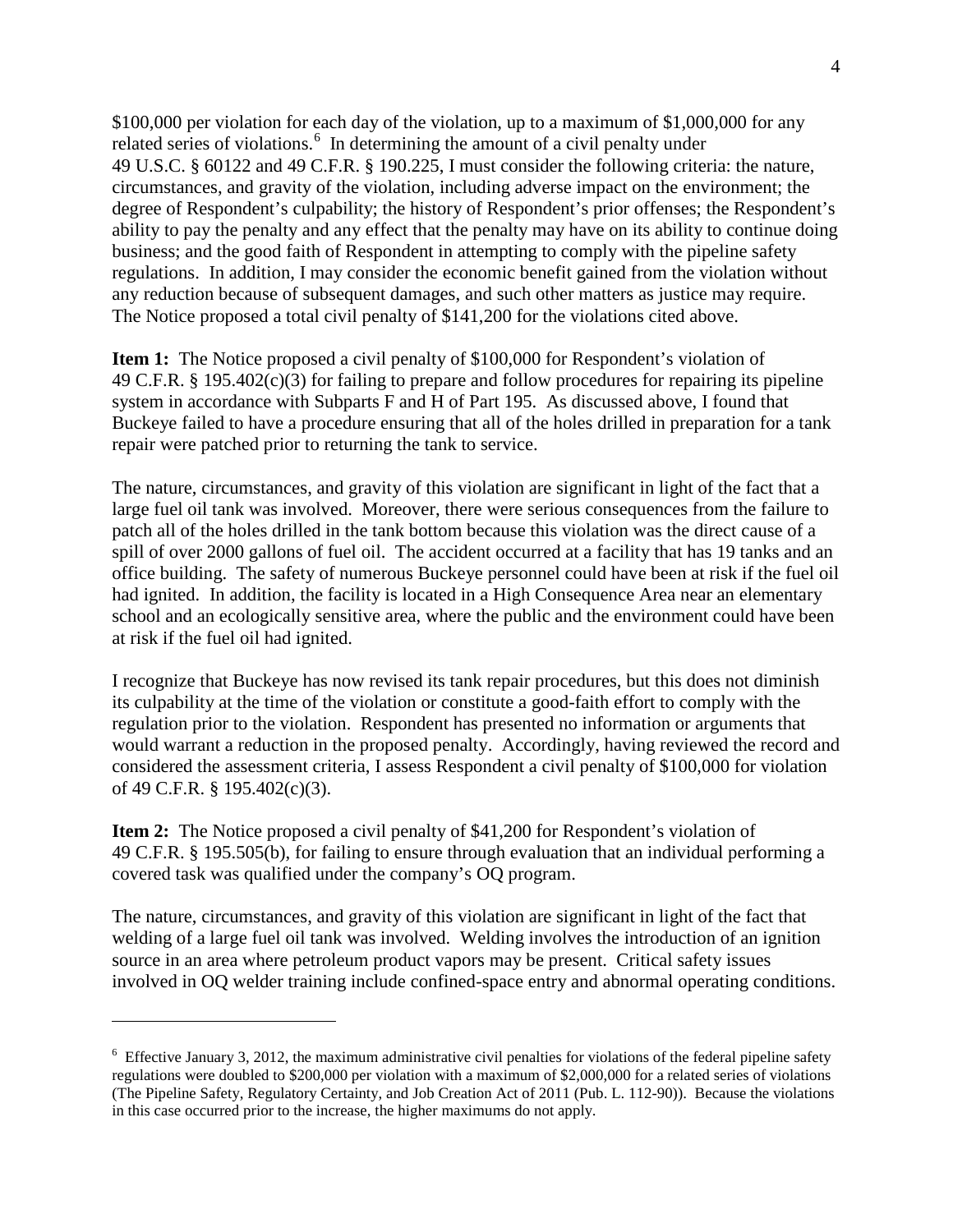Having an individual that is not OQ qualified perform welding on a tank increases the risk of an accident or injuries to the non-qualified individual himself and to others in the vicinity, as demonstrated by this accident. I recognize that Buckeye has now taken steps to ensure tank repair welding is performed by an OQ qualified individual, but this does not diminish the gravity of the violation or constitute a good-faith effort by the company to comply with the regulation prior to the violation.

Respondent has presented no information or arguments that would warrant a reduction in the proposed penalty. Accordingly, having reviewed the record and considered the assessment criteria, I assess Respondent a civil penalty of \$41,200 for violation of 49 C.F.R. § 195.505(b). In summary, having reviewed the record and considered the assessment criteria for each of the Items cited above, I assess Respondent a total civil penalty of **\$141,200**.

Payment of the civil penalty must be made within 20 days of service. Federal regulations (49 C.F.R. § 89.21(b)(3)) require such payment to be made by wire transfer through the Federal Reserve Communications System (Fedwire), to the account of the U.S. Treasury. Detailed instructions are contained in the enclosure. Questions concerning wire transfers should be directed to: Financial Operations Division (AMZ-341), Federal Aviation Administration, Mike Monroney Aeronautical Center, P.O. Box 269039, Oklahoma City, Oklahoma 73125. The Financial Operations Division telephone number is (405) 954-8893.

Failure to pay the \$141,200 civil penalty will result in accrual of interest at the current annual rate in accordance with 31 U.S.C. § 3717, 31 C.F.R. § 901.9 and 49 C.F.R. § 89.23. Pursuant to those same authorities, a late penalty charge of six percent (6%) per annum will be charged if payment is not made within 110 days of service. Furthermore, failure to pay the civil penalty may result in referral of the matter to the Attorney General for appropriate action in a district court of the United States.

## **COMPLIANCE ORDER**

The Notice proposed a Compliance Order with respect to Items 1 and 2 in the Notice for violations of 49 C.F.R.  $\$  195.402(c)(3) and 195.505(b), respectively. Under 49 U.S.C. § 60118(a), each person who engages in the transportation of hazardous liquids or who owns or operates a pipeline facility is required to comply with the applicable safety standards established under chapter 601.

With respect to the violation § 195.402(c)(3) (Item 1), the Director has indicated that Respondent has established procedures to ensure that all holes drilled during tank bottom repairs are patched prior to returning the tank to service, including documenting the number and location of all holes drilled. Accordingly, I find that compliance has been achieved with respect to this violation. The compliance terms proposed in the Notice for Item 1 are therefore not included in this Order.

As for the remaining compliance terms, pursuant to the authority of 49 U.S.C. § 60118(b) and 49 C.F.R. § 190.217, Respondent is ordered to take the following actions to ensure compliance with the pipeline safety regulations applicable to its operations: